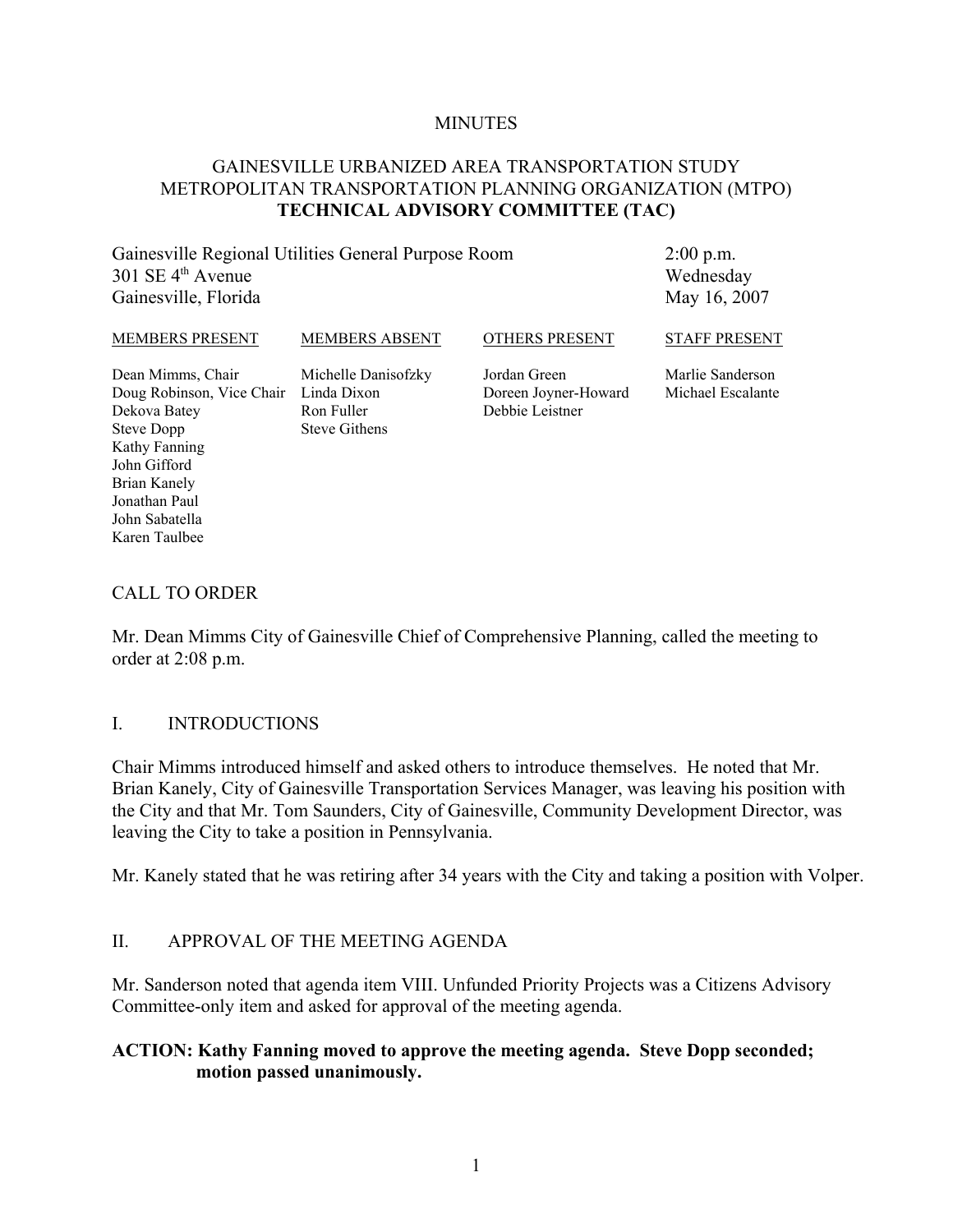## III. APPROVAL OF COMMITTEE MINUTES

Chair Mimms asked for approval of the March 28, 2007 TAC meeting minutes.

## **ACTION: Steve Dopp moved to approve the March 28, 2007 TAC meeting minutes. Jonathan Paul seconded; motion passed unanimously.**

## IV. CHAIRMAN'S REPORT

Mr. Sanderson announced that the next MTPO meeting is scheduled for May  $31<sup>st</sup>$  at  $3:00$  p.m. in the Jack Durrance Auditorium. He said that the TAC's next meeting is scheduled for June  $13<sup>th</sup>$ .

## V. INTERSTATE 75 MASTER PLAN

Mr. Sanderson stated that the Florida Department of Transportation (FDOT) staff requested an opportunity to discuss the Interstate 75 Master Plan update.

Mr. Jordan Green, FDOT Project Manager, discussed the Interstate 75 Master Plan update and answered questions. He noted that there would be a public meeting on July  $17<sup>th</sup>$  at the Best Western Gateway Grand.

Mr. Sanderson noted that at the MTPO Agenda Review meeting, Chair Craig Lowe requested that an item requesting that FDOT perform a speed study for Interstate 75 in the Gainesville Metropolitan Area be included in the MTPO May  $31<sup>st</sup>$  meeting agenda.

# VI. INTERSTATE 75 AT NEWBERRY ROAD INTERCHANGE

Mr. Sanderson stated that FDOT staff has requested an amendment to the MTPO's Fiscal Years 2006/2007 - 2010/2011 Transportation Improvement Program.

Ms. Karen Taulbee, FDOT Transportation Specialist, stated that FDOT would like to advance the Interstate 75 at Newberry Road Interchange Safety Project.

Mr. Jonathan Paul, Alachua County Impact Fee Administrator, requested that local governments be involved in scoping the project because there are some proposed large developments that are dependent on the operation of the interchange.

### **ACTION: Steve Dopp moved to recommend that the MTPO amend its Fiscal Years 2006/2007 - 2010/2011 Transportation Improvement Program to include the Interstate 75 at Newberry Road Interchange Safety Project described in Exhibit 1. Brian Kanely seconded; motion passed unanimously.**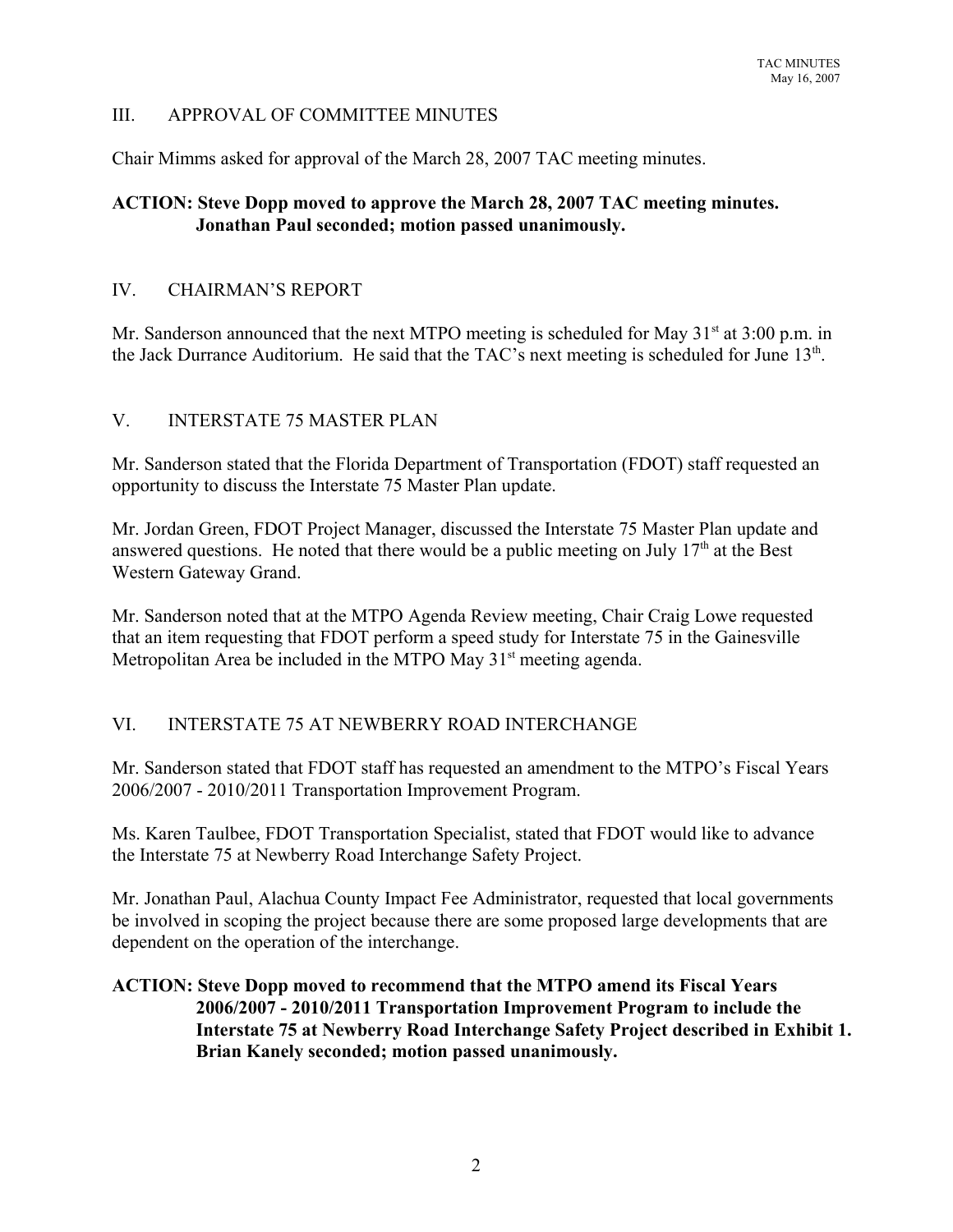# VII. TRANSPORTATION IMPROVEMENT PROGRAM (TIP)

Mr. Sanderson stated that the TIP is the most important document that is approved annually by the MTPO. He said that the TIP is a staged implementation program of transportation projects consistent, to the maximum extent feasible, with adopted comprehensive plans of Alachua County and the City of Gainesville. He added that, in order for Federal transportation funds to be spent in the Gainesville Metropolitan Area, they must be approved by the MTPO and included in this report. He noted that this year's document authorizes about \$11.8 million in Federal funds for projects within the Gainesville Metropolitan Area over the next fiscal year.

### **ACTION: Jonathan Paul moved to recommend that the MTPO approve the Fiscal Years 2007/2008 - 2011/2012 Transportation Improvement Program with any necessary administrative changes. Kathy Fanning seconded; motion passed unanimously.**

## VII . UNFUNDED PRIORITY PROJECTS.

Mr. Kanely stated that the City of Gainesville Community Redevelopment Agency has identified an additional project to add to the MTPO List of Priority Projects.

## **ACTION: Brian Kanely moved to add as Traffic Operations Priority # 12 a project to replace the five existing galvanized mast arm traffic signals with MTPO Design Manual criteria mast arm signals on University Avenue at the following intersections:** West 3<sup>rd</sup> Street; West 2<sup>nd</sup> Street; West 1<sup>st</sup> Street; East 1<sup>st</sup> Street; and East 3<sup>rd</sup> **Street. John Sabatella seconded; motion passed unanimously.**

# IX. LONG RANGE TRANSPORTATION PLAN AMENDMENT

Mr. Sanderson stated that the University of Florida has requested that the MTPO Year 2025 Livable Community Reinvestment Cost Feasible Plan be amended to include Project F, reconfiguration of the Archer Road at SW 16<sup>th</sup> Avenue intersection, from the Year 2025 Needs plan. He said that the UF has offered to fund the construction of the new road connecting Archer Road to SW 16<sup>th</sup> Avenue.

## **ACTION: Steve Dopp moved to recommend that the MTPO amend its Year 2025 Cost** Feasible Plan to add Project F, reconfiguration of the Archer Road at SW 16<sup>th</sup> **Avenue intersection, from the Year 2025 Needs plan, showing the construction of the new road connecting Archer Road to SW 16th Avenue. John Sabatella seconded; motion unanimously.**

# X. MTPO MAST ARM POLICY- PROPOSED REVISIONS

Mr. Sanderson stated that, last fall, FDOT requested a waiver to the mast arm requirement for a new signal at the intersection of SW 62<sup>nd</sup> Avenue and Williston Road (State Road 121). He said the MTPO, at its December  $14<sup>th</sup>$  meeting, approved the following motion to: